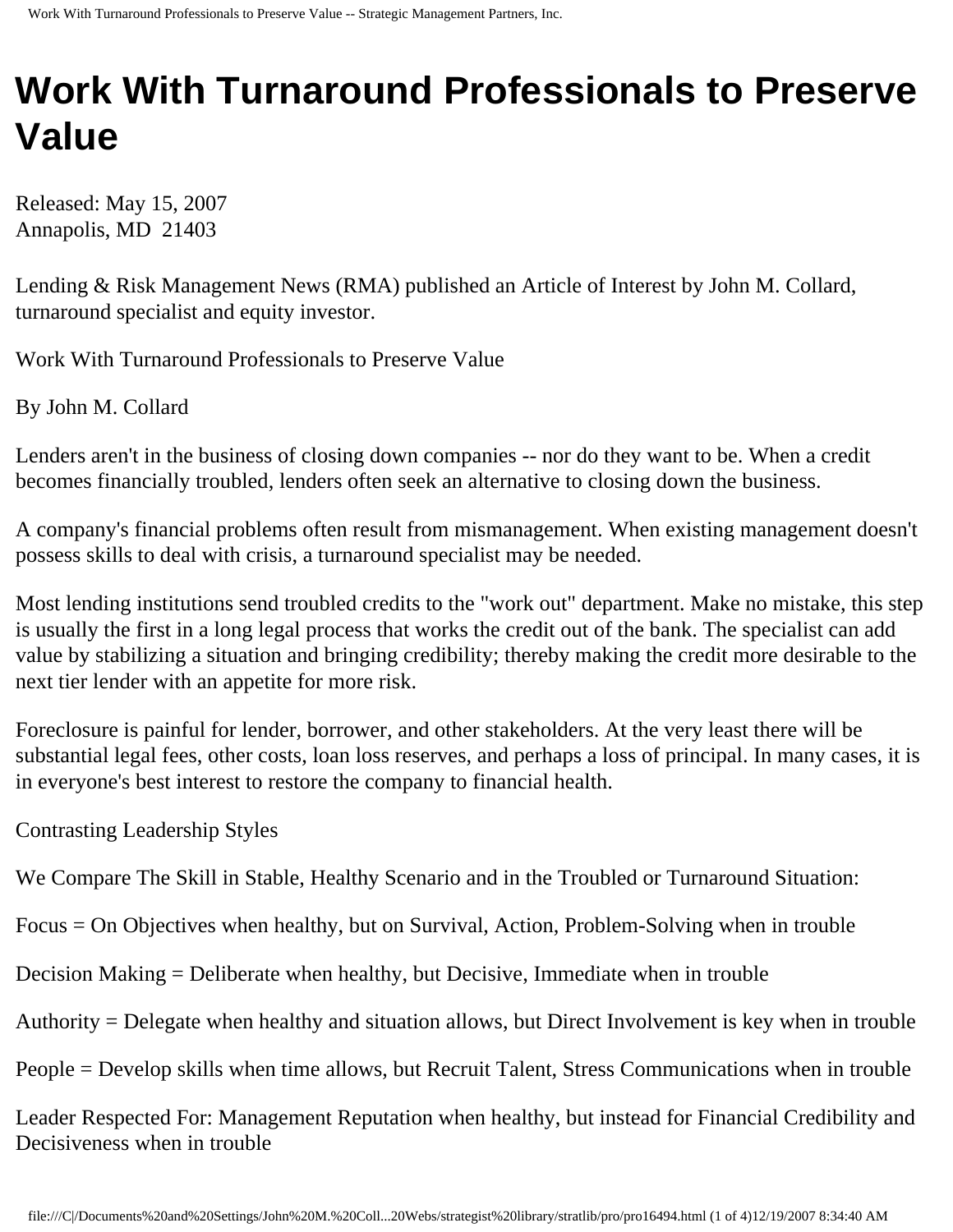Leader Known For: Consistency when healthy and stable conditions, but instead for the Ability to Shift Gears when in Trouble and time is of the essence

#### Leadership Styles

The management skills necessary to rescue a troubled company are dramatically different from those needed to manage operations and growth in a healthy company. In a healthy company, management focuses on long term objectives, coaching, and team building. With the luxury of time, the occasional mistake generally will not do lasting harm. However, in a financially distressed company, time becomes the enemy. As the company's problems compound and cash flow evaporates, it becomes critical for management to act quickly and decisively.

In a turnaround situation, management must focus on short-term survival. While a manager in a stable environment should be known among employees and shareholders for consistency in making decisions, a manager in a troubled company must be able to shift gears to deal with the daily crises that inevitably occur.

Existing management often goes through a "denial" phase. They tend to blame their situation on external factors, such as the lender's refusal to advance additional funds, rather than examining the way the company is managed. In the eyes of management, the lender becomes an enemy. If a negative view of the lender's role develops, the lender may need leverage (a condition of added financing, or threat of foreclosure) to recommend use of an outside advisor.

### Lender Liability

Lenders should avoid deciding on which turnaround professional the borrower should use. Lenders can insist on the use of a turnaround specialist, perhaps as a condition of additional capital. Many lenders present the borrower with a "short list" of specialists; however, the company should be free to choose its own advisor or leader. By recommending a particular professional, the lender may expose the bank to liability.

### Finding the Right Turnaround Professional

Turnaround specialists generally are either interim managers or consultants. Interim managers will replace the CEO, take the decision-making reins, and guide the company through troubled waters, hopefully to safety. Consultants advise management; possibly the same management that got the company into trouble in the first place. Whether a consultant is effective depends on management's willingness to listen and to implement the specialist's recommendations.

The turnaround specialist must possess the skills to deal with a financially troubled company and have the ability to make the tough decisions needed during a recovery. Specialists are hired for their management ability; the ability to bring order out of chaos; the ability to marshal resources and maximize value from those diverse resources. If the company requires special expertise, then the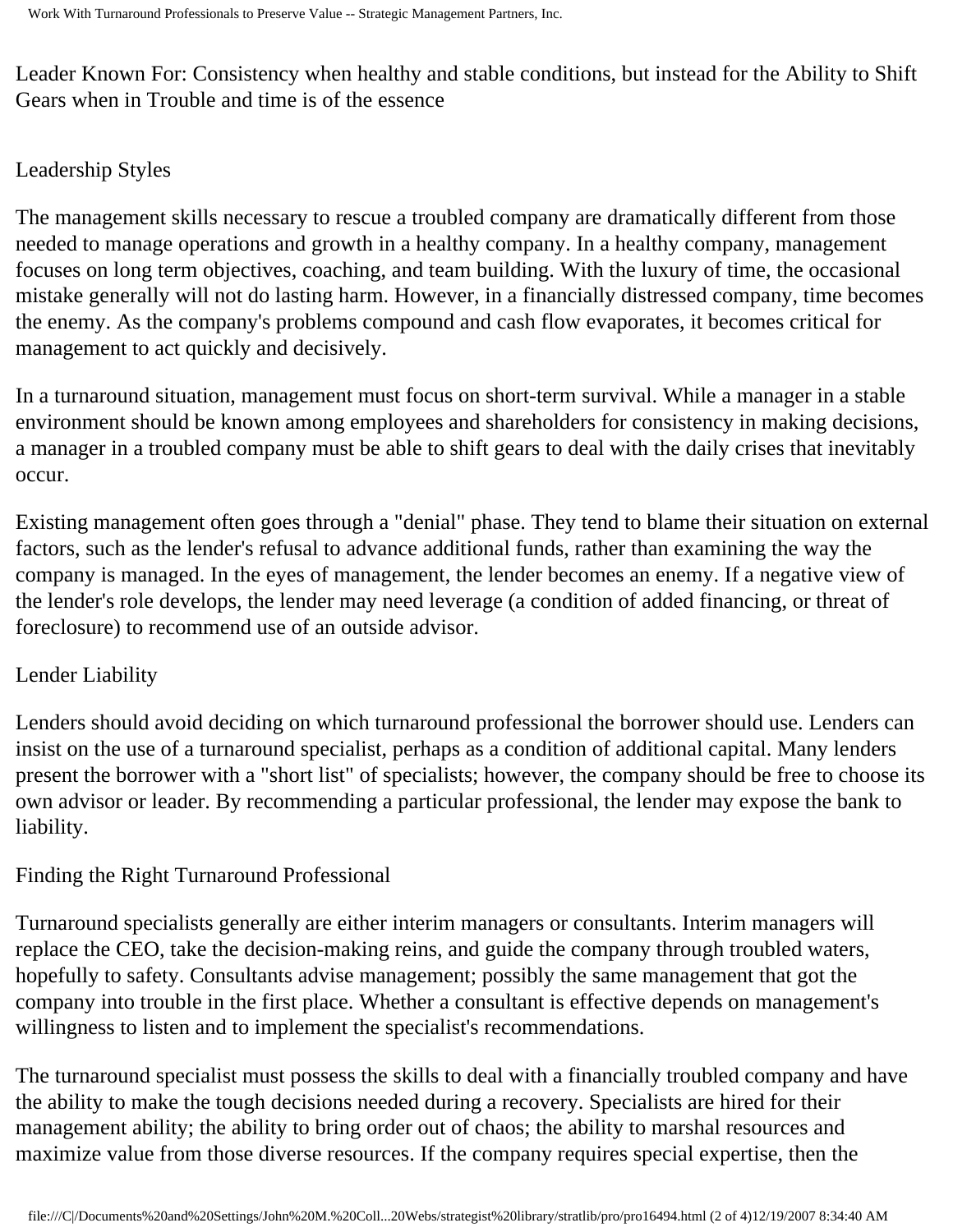specialist will attract that expertise. Remember, experience in dealing with crises and change may be more important than industry experience.

It is important that the turnaround professional be financially credible and honor commitments. The company, bank and other interested parties should be able to rely on the specialist to protect their interests while providing them with accurate information they need on a timely basis. The earlier trouble is detected, the more probability of turnaround success. When hiring a turnaround specialist:

- \* Check the person's references.
- \* Review proposals versus what can realistically be accomplished.
- \* Require engagement agreements.
- \* Hire an individual, not the firm; personal chemistry with the managers is critical.

## How the Specialist Operates

The specialist offers a new set of eyes, skills and understanding of troubled situations to independently evaluate the company's circumstances. The process will focus on several issues:

- \* Is the business viable?
- \* What is the purpose of the business?
- \* Should it be saved? Why? Are those reasons valid?
- \* Is there a core business which can be the source for the emerging business?
- \* Are there sufficient cash resources to fuel the recovery?
- \* Which existing managers are capable of leading parts of the company?

Remember, not all companies are salvageable.

This fact-finding must occur as quickly as possible so that a realistic assessment of the current state of the company can be prepared. The specialist's first priority will be to manage cash flow, to stop the hemorrhage. Analyzing sales and profit centers, and asset utilization should indicate where the real problems, not the symptoms, are located. Next a business plan outlining and suggesting possible courses of action will be prepared. Once the course of action is chosen, implementation and monitoring can occur. The specialist should remain involved at least until the business is stabilized, and preferably until the transformation is complete.

The Turnaround Management Association (TMA), based in Chicago (www.turnaround.org), can be one source for professionals. TMA has developed a Certified Turnaround Professional (CTP) program (www. actp.org) to help the selection process. TMA also offers loan officers a training forum to learn more about the benefits derived from working with turnaround specialists.

A good turnaround specialist will develop a permanent management team within the company to preserve value, instead of hiring a large team of outsiders who, when they leave, take that value with them. The specialist should work themselves out of a job to be most effective, while leaving the company with the ability to grow and prosper as a stand alone going concern.